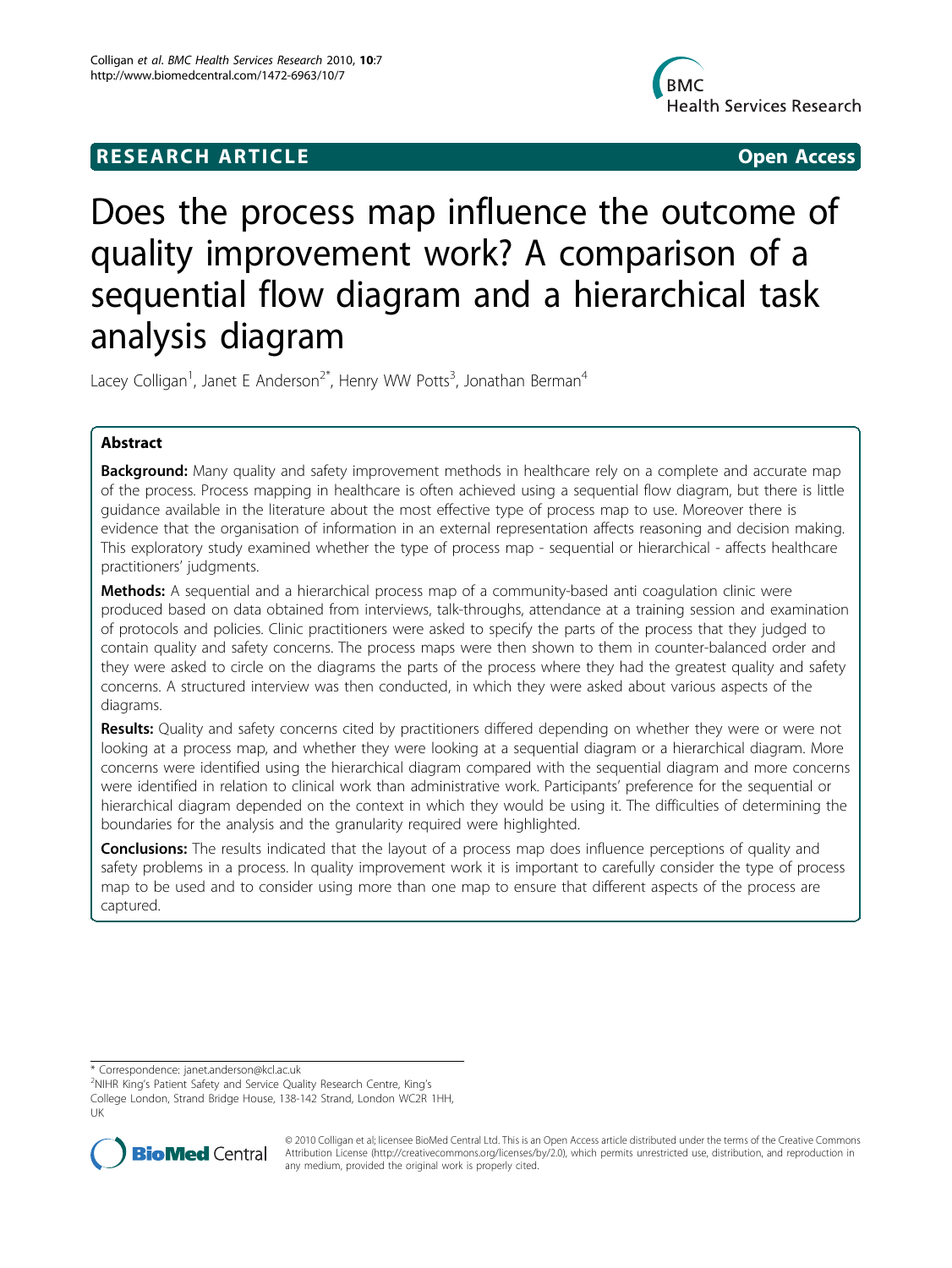#### Background

Improvement efforts in health care have generated a variety of quality improvement and risk assessment methodologies such as Lean [[1,2\]](#page-7-0), Six Sigma [[3,2\]](#page-7-0), Healthcare Failure Modes and Effects Analysis (HFMEA) [[4\]](#page-7-0) and PDSA cycles [[5](#page-8-0)]. A common requirement of these methodologies is to understand the existing system before attempting to implement improvement strategies: "Before improvements can be identified for a process, the process's anatomy, or steps, must be understood" [[6\]](#page-8-0). Process mapping is therefore a central component of quality improvement efforts in healthcare [[7](#page-8-0)]. Anecdotal evidence suggests that most healthcare improvement efforts are based on a sequential flow diagram, but there is little discussion in the literature about which methods are available and how to choose the most appropriate mapping method. Moreover, the possible influence of the type of process map on the perception of quality and safety problems has not been investigated. This study investigated whether the form of a process map influences practitioners' judgements about which parts of the process are risky.

Research from different traditions has provided evidence that the way information is organized and displayed affects people's performance and their interaction with that information. Human factors research shows that the arrangement of information in visual displays affects people's ability to efficiently extract and process information (see for example, [[8\]](#page-8-0)). Many studies of the artefacts used by healthcare professionals in their work reveal how workers use artefacts to support their cognitive work and develop shared understandings of the status of their work [[9-11](#page-8-0)]. A study of physician investigators' decisions about whether to continue a clinical trial found that the method of displaying the data significantly influenced the accuracy of their decisions [[12](#page-8-0)]. Recently, Miller [\[13\]](#page-8-0) found that physicians' and nurses' diagnostic reasoning was different when they used a new display of patient information that grouped information according to physiological function, compared with a traditional patient chart. Artefacts therefore shape and structure cognitive activity.

Cognitive science research has also shown the importance of external representations on performance of a variety of problem solving activities [[14](#page-8-0),[15](#page-8-0)]. This research shows that external representations are not simply lists of inputs or memory aids but are integral to a task and how it is performed. External representations are directly perceived without the need for further interpretation and provide a structure for cognitive activity by constraining the range of possibilities. Crucially, the format of a representation can determine what information can be perceived and what aspects of the problem space are explored especially if a task is novel or involves aspects of discovery [\[15](#page-8-0)].

In quality improvement work, process maps are artefacts that assist workers to identify areas to intervene to improve safety and quality, a task that involves examining the process from a new perspective in order to discover where the greatest risks exist. Process maps are external representations of the system and become tools for problem solving, reasoning, and decision-making about risks and improvements. The type of external representation used for quality improvement work in healthcare is likely to be crucial in ensuring the effectiveness of the quality improvement work that is carried out.

In this study we examined a community-based anticoagulation (CBAC) clinic and used this setting to compare healthcare practitioners' risk perceptions using two different types of process maps relevant to healthcare improvement: a sequential flow diagram and a hierarchical task analysis diagram. We chose these two different diagrams because they represent the two main ways of organising task information diagrammatically [[16\]](#page-8-0). These two layouts for process maps have also been discussed by others considering how best to represent tasks and processes in healthcare (for example, [[17](#page-8-0)]) but there is no information available about the strengths and limitations of each in this context.

Sequential flow diagrams and hierarchical task analysis diagrams (HTA) are fundamentally different. Flow diagrams present the discrete steps in a process sequentially in the order in which tasks are accomplished. The form of a sequential flow map is free so two sequential flow maps of the same process could take very different forms. HTA results in a hierarchical diagram that organizes human work by goal, not by procedural step. High level goals are achieved by carrying out a number of sub-goals, so dependencies are represented in the hierarchical structure. HTA does not implicitly specify when things need to be done, although the diagram can be annotated with instructions about the required order of tasks. HTA diagrams have a specified structure, which means that two diagrams of the same process constructed by different people should have a very similar layout. Despite being widely used in human factors and other disciplines, HTA is not used extensively in healthcare.

#### Clinical setting

Anti-coagulation is an important prophylaxis for thrombosis and embolism. The main treatment used, Warfarin, has a narrow therapeutic index, which means it must be carefully monitored and adjusted during the course of the treatment, with patients typically attending for blood tests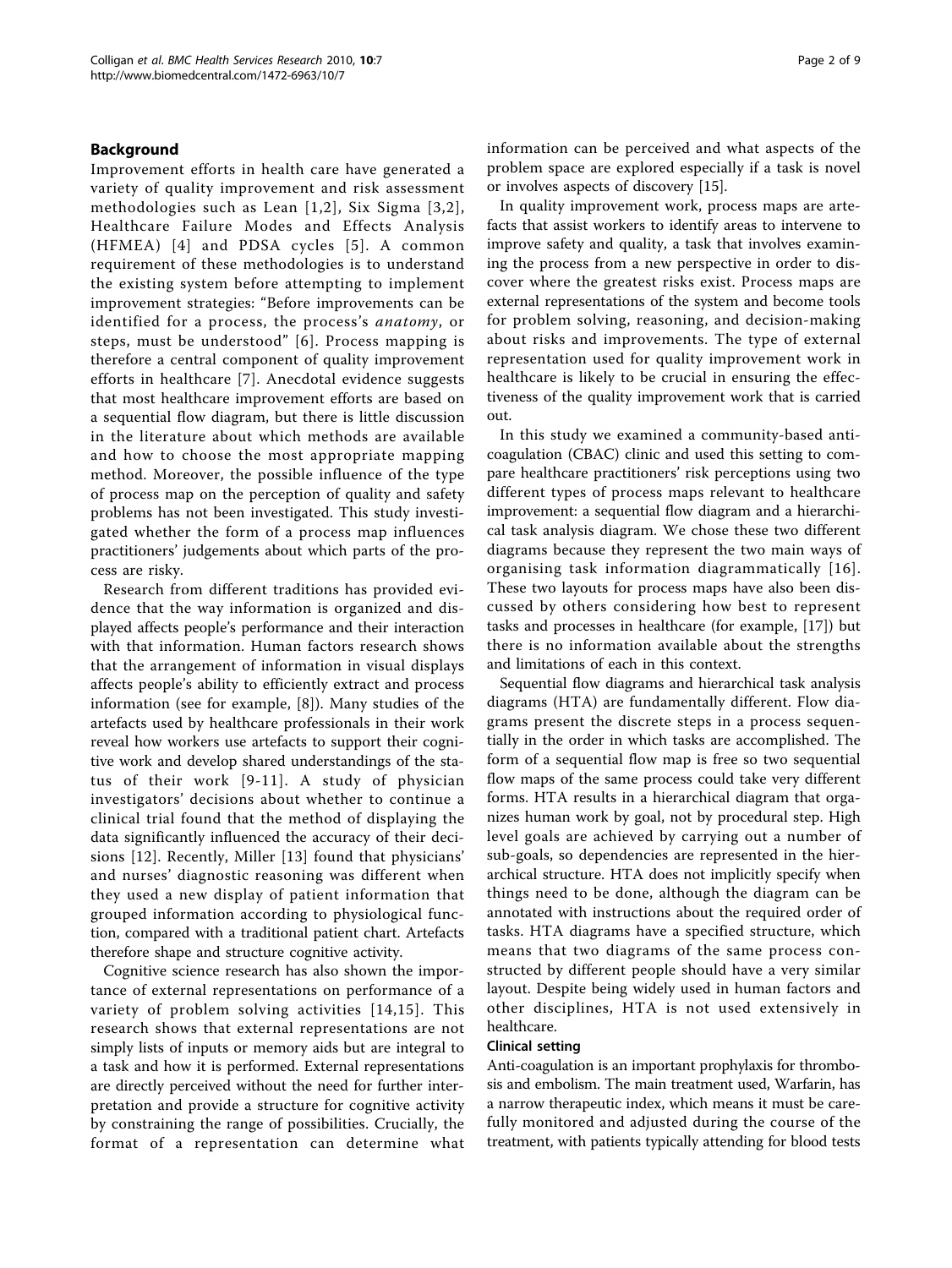every few weeks. The international normalised ratio (INR) is the metric used for the tendency of blood to clot. Patient safety organizations have highlighted anti-coagulation safety as a critical goal. The North Central Community-Based Anti-Coagulant and Stroke Prevention services are based at the Whittington Hospital and involve multiple Primary Care Trusts (PCTs) in north London. These services have been running for several years: they involve common governance and training arrangements, and mostly share a common combined electronic patient record/decision support system and point-of-care blood testing, but there is some variation between PCTs in the precise format of anti-coagulant clinics. The clinic structure under study is that for Barnet PCT.

In this care model, hospital-based pharmacists run clinics located in community sites in the borough of Barnet. These pharmacists have received tailored training in Warfarin management and the use of the computer system, and they work under the supervision of a hospitalbased consultant cardiologist. Compared to the existing hospital-based service in which the patient undergoes venepuncture and the INR result is reviewed later by a junior doctor, the community-based service is novel in its use of pharmacists to run the clinics, point-of-care testing, the combined electronic patient record/decision support system, and its community location. Point-of-care testing with a coagulometer allows the pharmacist to obtain an immediate INR result with a finger prick. The electronic patient record supports patient tracking, audit and quality functions. The pharmacist provides face-toface education, dose adjustment and plans the interval before the next monitoring appointment.

#### Aim

The overall aim of the study was to investigate whether different external representations of a healthcare process affect healthcare practitioners' perceptions of risk and therefore indirectly the quality improvement work that is undertaken. We examined the process for managing patients using anti-coagulation medications in a CBAC clinic and investigated whether practitioners identified the same safety concerns on a sequential flow map and a hierarchical task analysis diagram. We also investigated healthcare practitioners' judgments of the usefulness of a sequential flow diagram and a hierarchical task analysis for a range of different tasks. A secondary aim of the study was to examine the process of producing these representations and to draw some conclusions about the methodological issues that arise when mapping a healthcare process using sequential flow diagrams and hierarchical task analysis.

## Methods

The study protocol was reviewed and approved by the NHS Research Ethics Committee.

#### Producing the external representations

We developed two representations of the CBAC service: a sequential flow diagram and a hierarchical task analysis diagram (HTA) using the methods described by Nelson et al [[6\]](#page-8-0) and Stanton [[16\]](#page-8-0) respectively. We used multiple methods to gather information about how the service operates. Two senior pharmacists and a clinic pharmacist in the CBAC service, all of whom had extensive knowledge and experience of the service and had been involved in the Barnet service since its inception, participated as subject matter experts. Two interviews were conducted with each of the senior pharmacists to gain knowledge of the processes. The clinic pharmacist provided a talk-through and explanation of the patient management process and demonstrated how the decision support system operated. One researcher attended a training session for new CBAC practitioners. Protocols, policies and other documents were also analysed.

A draft sequential flow diagram and a draft HTA diagram were produced by the research team based on the data collected. The content of the two diagrams was controlled to ensure that they each had the same number of steps and covered the same aspects of the CBAC processes. The diagrams were reviewed for accuracy by one of the senior pharmacists who participated in the initial interviews and the diagrams were amended to incorporate his feedback. In our development of the diagrams, we made reflective notes about the challenges of producing such representations and the usually implicit choices that go into them so that we could draw some conclusions about the mapping process.

The sequential process map is shown in Figure [1](#page-3-0) and the HTA diagram is shown in Figure [2](#page-3-0).

## Using and evaluating the external representations

The procedure for this phase of the study was pilot tested and refined with a group of postgraduate students working in healthcare and studying a module in patient safety.

## **Participants**

The five pharmacists and two administrators who worked at the CBAC service participated in this phase of the study. None of them had participated in the previous phase of the research. Their length of employment at the CBAC ranged from four months to four years. Participants were recruited via email communication describing the study and inviting them to take part. Procedure

Before taking part in the study participants received information about the study and signed consent forms. An interview was conducted with each participant. The interviews were audio taped with the participants' agreement.

There were three parts to the interview. First, without looking at the diagrams, participants were asked to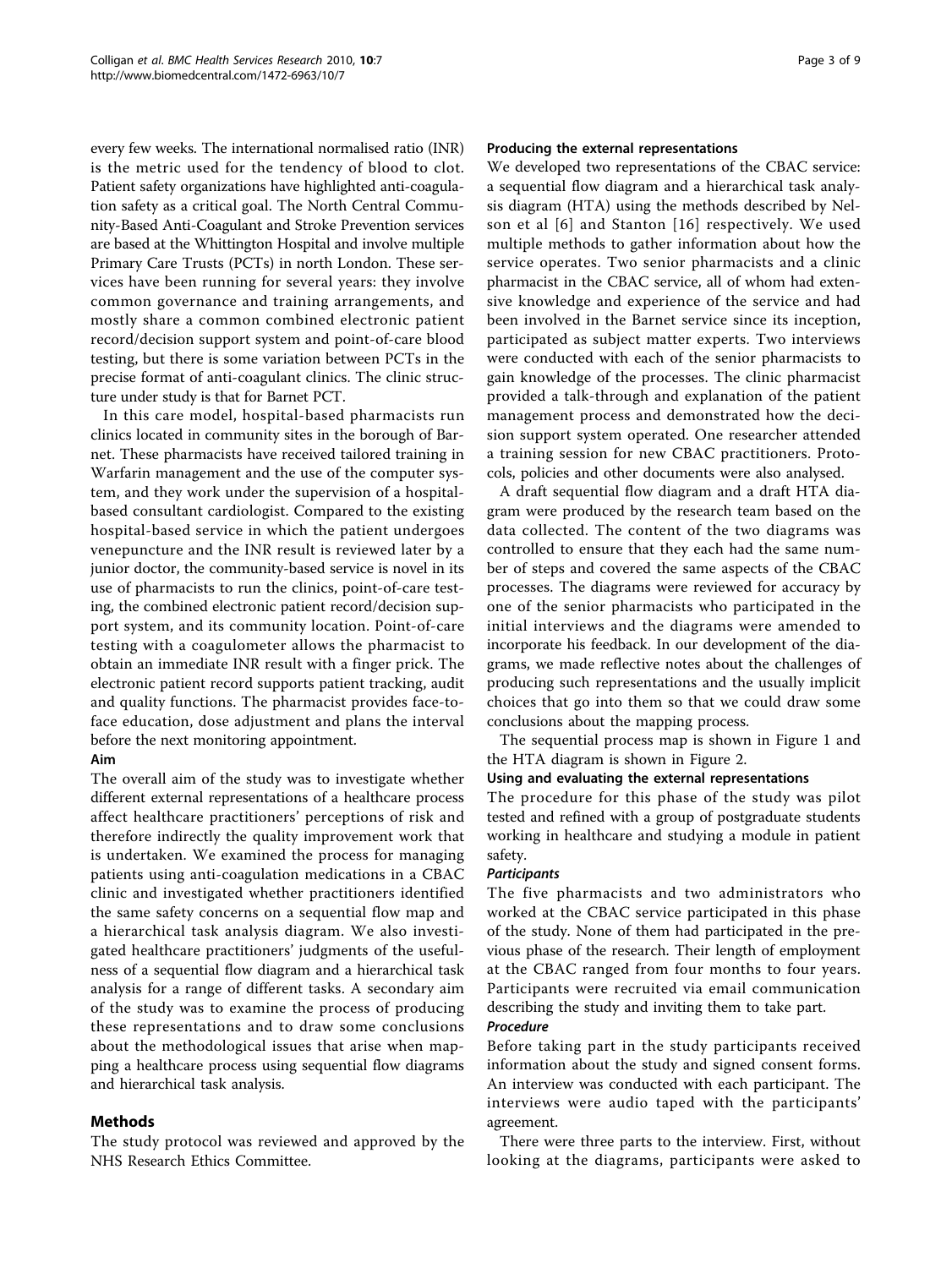<span id="page-3-0"></span>

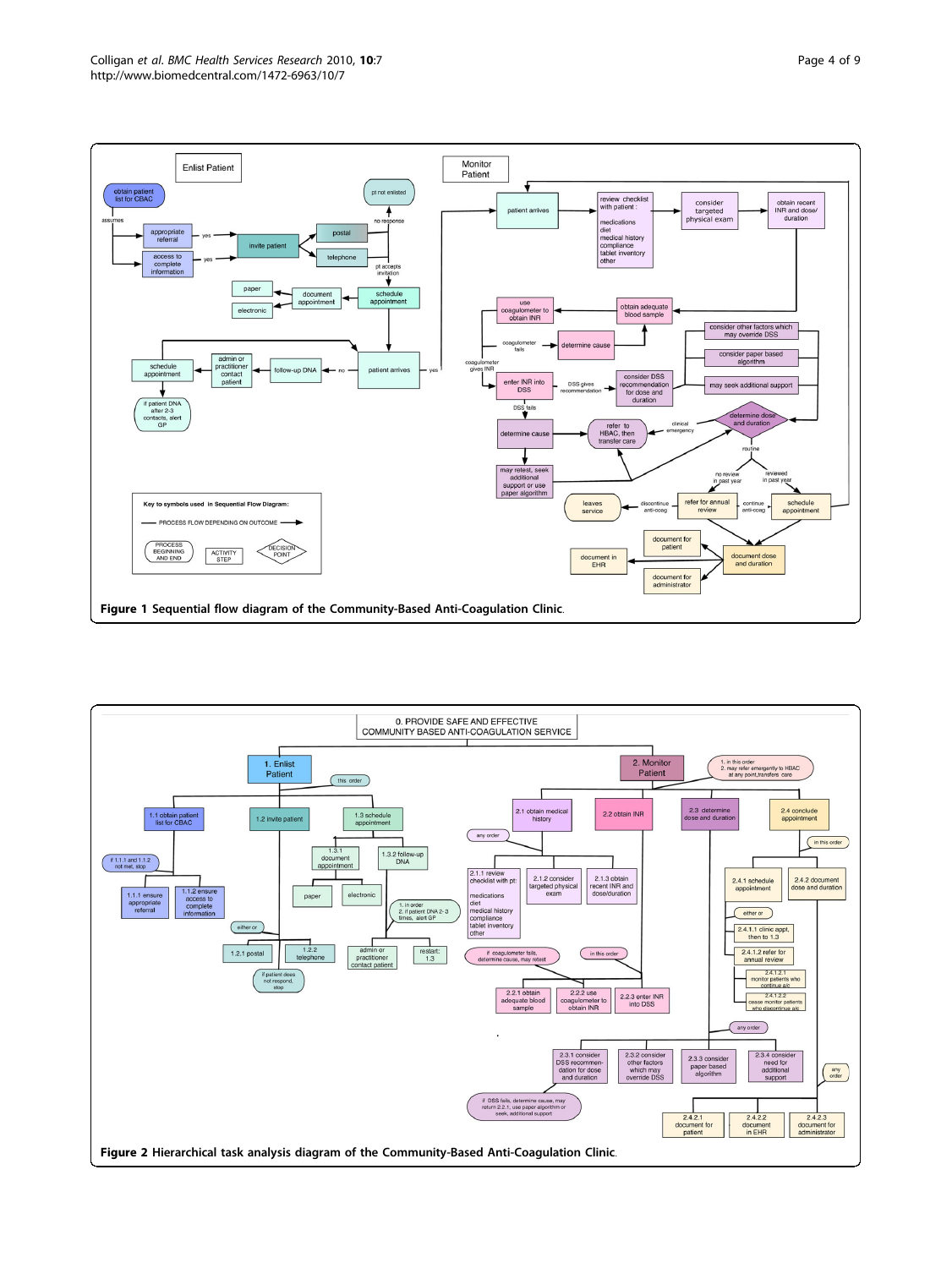identify their views of safety and quality problems in the CBAC service. Second, they were shown the diagrams individually in a counter-balanced order. They received an explanation of each diagram and were invited to review it for accuracy and then to circle on the diagram any areas of the process that were outside of their knowledge of the system and any areas where they perceived there to be safety and quality concerns. When the second diagram was presented, they were informed that the diagrams contained the same information but were not prompted to circle either the same or different concerns on the second diagram.

Third, the participants were asked to complete a short questionnaire about the usefulness of the diagrams in different communication and improvement contexts. They were asked whether they would prefer the flow diagram, the HTA, or had no preference for the following purposes:

1. If they had to explain their work to someone outside the workplace,

2. If they had to discuss a problem with a colleague,

3. If they had to explain their work to a manager in order to gain more resources,

4. If they had to discuss their work with an assessor, and,

5. If they were planning safety improvements.

They were also asked which diagram was easier to understand and which would be easier to update. The interviews were transcribed and analysed thematically.

## Results

#### Data Analysis

The interviews were transcribed and the interview questions were used as a framework for the analysis. Responses were analysed to identify what safety concerns the participants mentioned and how many concerns they mentioned. In the second part of the procedure when they were asked to circle their concerns on the diagram the responses were collated from the diagram. Finally, questionnaire responses were analysed by counting the number of participants who chose each response.

## Initial perceptions of quality and safety without using a process map

When participants were asked about safety and quality problems in the CBAC service without referring to a diagram, six participants cited between two and six issues each. One participant did not identify any safety or quality problems. The patient safety concerns were categorized as either administrative, clinical or co-ordination across healthcare boundaries and are shown in Table [1](#page-5-0). The most frequent concerns (9) noted were associated with the clinical work. Safety risks arising from the difficulty of co-ordinating patient care across the boundaries of the healthcare system were also commonly noted (6).

## Perceptions of quality and safety when using the process maps

All participants stated that they understood both the sequential flow diagram and the HTA and no participant asked further questions about the format of the diagrams. Two pharmacists noted a missing step (reflecting a difference particular to one clinic location) and indicated on both diagrams where the step should have been represented. All other participants reported that the diagrams accurately reflected the system as they knew it.

In order to compare participants' responses to the diagrams, the quality and safety problems circled on the two diagrams were categorized as administrative, referring to the process of enlisting patients, or clinical work, referring to patient monitoring. There were no concerns about co-ordination across clinical boundaries. Table [2](#page-5-0) summarises which areas of the process were identified as problematic by participants for each process map. More safety and quality problems were identified in relation to clinical work than administrative work. Only clinical processes containing safety problems were highlighted on the sequential flow diagram whereas both administrative and clinical processes were highlighted on the HTA diagram. More safety problems were identified using the HTA, than with the sequential flow diagram.

We also examined within participant responses. Table [3](#page-6-0) shows the areas each participant circled on each diagram. Participants were generally not consistent in circling the same areas of the process on both maps. Only one participant (participant 5) circled the same part of the process on both diagrams. The participants' identification of risk also varied between the open-ended questions asked prior to seeing the diagrams and those indicated during the "hands-on" work with the diagrams. For example, the participant who did not mention any concerns when asked without the diagrams did indicate two concerns on the HTA.

The results of the questionnaire are summarized in Table [4.](#page-6-0) The HTA was clearly preferred for discussing a problem with a colleague, but the sequential flow diagram was preferable for detailing other problems. The HTA was perceived as being easier to develop to a further level of detail.

## **Discussion**

This study showed that healthcare practitioners' perceptions about the risks in their system were different depending on whether they were reflecting on the risks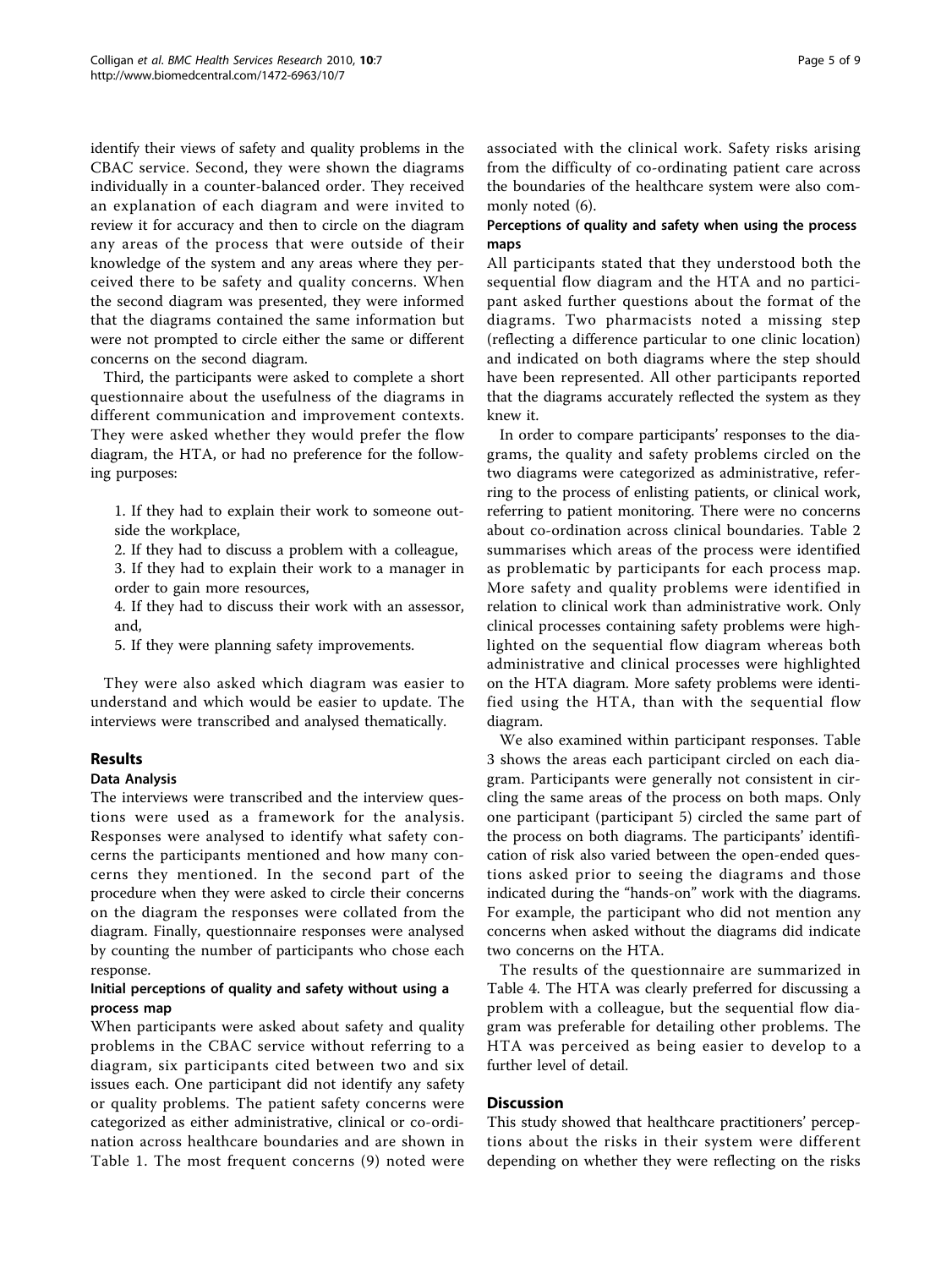| Area of concern identified                                                                                     | Number of<br>participants | <b>CBAC</b> service function                |
|----------------------------------------------------------------------------------------------------------------|---------------------------|---------------------------------------------|
| Limitations of software - e.g. diary management, INR values allowed, acknowledgement of<br>team communications | 4                         | Clinical                                    |
| Availability of backup from doctor or specialist for difficult cases                                           | 3                         | Clinical                                    |
| Gaining information from other healthcare providers such as GP, Primary Care Trust or<br>laboratory            | 3                         | Co-ordination across healthcare<br>boundary |
| Follow-up of patients who do not attend an appointment                                                         | 2                         | Administration                              |
| Availability of information following discharge from hospital ward                                             | $\mathfrak{D}$            | Co-ordination across healthcare<br>boundary |
| Lack of training to identify additional health problems in patients                                            |                           | Clinical                                    |
| Patients' understanding of medication instructions                                                             |                           | Clinical                                    |
| Suitability of patients referred to the service                                                                |                           | Co-ordination across healthcare<br>boundary |

<span id="page-5-0"></span>Table 1 Quality and safety concerns elicited during interviews

without a process map, working with a sequential flow diagram or working with a hierarchical diagram (HTA). The results suggest that the type of representation chosen for use in quality improvement work is important because improvement efforts will be influenced by how the process is represented: variation in the safety problems that practitioners identified was related to the type of process map they used.

The results of this study suggest that improvement efforts might need to be based on more than one type of representation to ensure that all aspects of the process are captured. Using both sequential and hierarchical diagrams might yield a more comprehensive view of the process than using one alone. This is in agreement with Marsolek and Friesdorf [[9\]](#page-8-0) who advocated the use of both sequential and hierarchical diagrams for improving work systems and processes.

What a representation captures is clearly important. In the present study, co-ordination across organizational boundaries was not represented in the process maps. Both diagrams were focused on tasks performed by the healthcare professionals within the bounded context of the clinic, but risks often emerge just outside those boundaries in the patient's behaviour and in the liminal zone between different care services. Communication and liaison across organizations and the movement of patients between services were cited as some of the biggest problems when participants were asked open ended questions without the diagrams, and this has been

confirmed by ongoing safety improvement work within the CBAC, including root cause analyses. Some of these issues were captured in a limited way by the HTA through its high-level goals, but not by the sequential flow diagram.

During the mapping process our reflective notes showed that two central questions must be decided early when constructing a process map: defining the system boundary and the granularity required. We decided to define our system by the entry and exit of a patient under care of the CBAC service. However, as noted, problems were perceived and experienced at the boundaries of the system. To ensure that the important aspects of the process are captured, the construction of a process map should therefore proceed iteratively with emerging information about where the risks in the system are located. Preliminary investigation into risks identified through incident reporting and interviewing clinicians will be necessary to determine where the boundary of the process map should be set, and this might change as the mapping process continues. If the focus of the improvement work is to be the interface between different parts of the healthcare system (in our case, with GPs, the Primary Care Trust and hospitals), mapping should involve participants with knowledge of these services.

The other key decision is the granularity of the diagram. The HTA method includes a stopping rule for formalizing how much detail is represented [[16\]](#page-8-0). There

Table 2 Quality and safety problems identified on sequential flow diagram and hierarchical task analysis

| Diagram                    | Administrative task step<br>(sequential) or goal (HTA) |                   |                     | Clinical task step (sequential) or goal (HTA) | <b>Total</b>         |                                 |                         |  |
|----------------------------|--------------------------------------------------------|-------------------|---------------------|-----------------------------------------------|----------------------|---------------------------------|-------------------------|--|
|                            | Obtain<br>patient<br>list                              | Invite<br>patient | Schedule<br>patient | Obtain<br>medical<br>history                  | Obtain<br><b>INR</b> | Determine<br>dose &<br>duration | Conclude<br>appointment |  |
| Sequential flow diagram    |                                                        |                   |                     |                                               |                      |                                 |                         |  |
| Hierarchical task analysis |                                                        |                   |                     |                                               |                      |                                 |                         |  |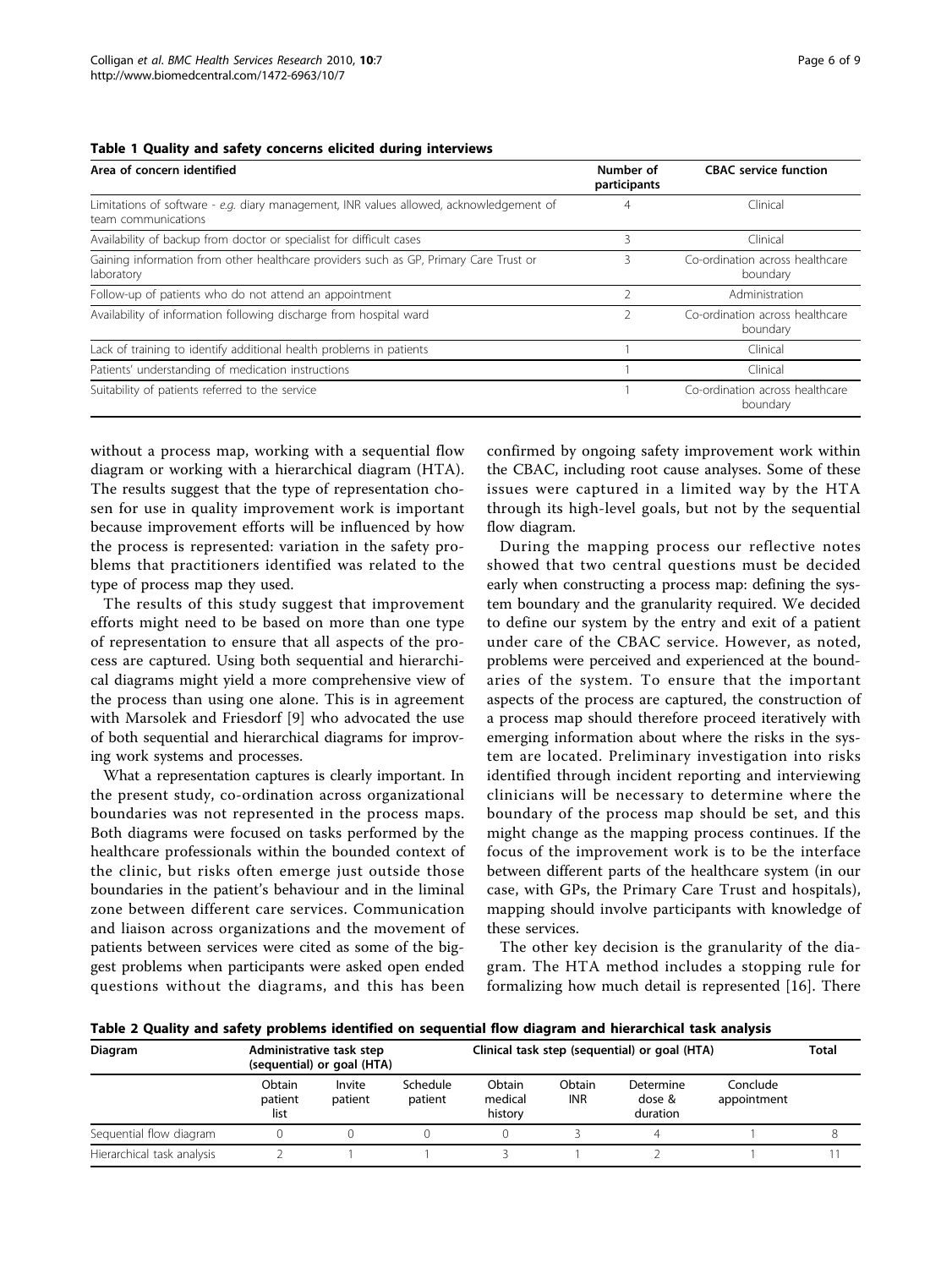|                | Obtain          |                   |                     |                              |                      | Clinical task step (sequential) or goal (HTA) |                         |  |  |
|----------------|-----------------|-------------------|---------------------|------------------------------|----------------------|-----------------------------------------------|-------------------------|--|--|
|                | patient<br>list | Invite<br>patient | Schedule<br>patient | Obtain<br>medical<br>history | Obtain<br><b>INR</b> | Determine<br>dose &<br>duration               | Conclude<br>appointment |  |  |
|                |                 |                   |                     |                              |                      |                                               |                         |  |  |
| $\mathfrak{D}$ |                 |                   | Н                   | Н                            |                      | c                                             |                         |  |  |
|                | $\mathsf{H}$    |                   |                     |                              |                      | Н                                             | H                       |  |  |
|                |                 |                   |                     | н                            | ς                    | Н                                             |                         |  |  |
|                |                 |                   |                     |                              | H, S                 |                                               |                         |  |  |
| 6              |                 |                   |                     |                              |                      |                                               |                         |  |  |
|                | $\mathsf{H}$    | Н                 |                     |                              |                      |                                               |                         |  |  |

<span id="page-6-0"></span>

|  |  |  |  |  |  |  |  |  | Table 3 Quality and safety problems identified by each participant |
|--|--|--|--|--|--|--|--|--|--------------------------------------------------------------------|
|--|--|--|--|--|--|--|--|--|--------------------------------------------------------------------|

H = participant identified potential safety problem on HTA

S = participant identified potential safety problem on sequential flow diagram

Where both H and S are indicated, the order reflects the order in which the participant viewed the diagrams

is no similar guidance for flow diagrams, with the possibility that some parts of the process might be shown in more detail than others, thus biasing subsequent improvement work. A further practical difficulty is how to represent the maps as their size increases quickly. An electronic representation can, with the appropriate software, be easier to revise, particularly with a hierarchical map. Berlingieri et al. [\[18\]](#page-8-0), for example, offer a webbased view of a process map in which sections expand or contract to ease visualisation.

Which of these methods healthcare professionals will choose to use will probably be a pragmatic choice based on the time available and how easy each method is to use. Reflecting on the experience of constructing the maps we found that the two diagrams each had advantages and disadvantages. The HTA was highly structured and thus easier to produce graphically and easier to revise as the mapping progressed. It offered flexibility in representing important goals which did not correspond to specific acts at specific times but which represented ongoing issues that could be triggered at any time, such

as seeking help from a peer, patient education, or tasks that were purely cognitive. On the other hand, the timing of some parts of the work was much easier for us to handle within the flow diagram than the HTA. The flow diagram was harder to adapt because additional details have to be added within the process steps, creating branches and loops. The information gleaned from standard operating procedures was easier to represent with the HTA, but information gained from interviews and observations was easier to represent with the flow diagram.

Despite HTA being little used in healthcare compared to flow diagrams and anecdotal reports that it is hard for healthcare professionals to understand, we found it was as readily accepted as the flow diagram. The HTA was preferred by participants for discussing their work with a colleague, suggesting that the representation of goals in the HTA is important in providing context and enabling people with similar levels of expertise to improve the system. Healthcare work is driven by the need to achieve the goals of patient care despite

| <b>Ouestion</b>                                                                                                                     | Flow<br>diagram | <b>HTA</b> | No<br>Preference | No.<br>answer |
|-------------------------------------------------------------------------------------------------------------------------------------|-----------------|------------|------------------|---------------|
| 1. Which diagram was easiest to understand?                                                                                         | 3               |            |                  | $\Omega$      |
| 2. Which would you choose to explain your work to someone who works outside the system?                                             | 3               | 3          |                  | $\Omega$      |
| 3. Which would you choose to discuss a problem with a colleague who does the same job?                                              |                 | 5          |                  | $\Omega$      |
| 4. Which would you choose to explain your work to management so that you can gain support and<br>resources?                         | 3               | 3          |                  | $\Omega$      |
| 5. Which would you choose to discuss an issue with an assessor?                                                                     |                 | ς          | 2                |               |
| 6. Thinking about the safety problems discussed, which is the most useful for detailing the analysis/<br>improvements to be done?   |                 |            | 4                | $\Omega$      |
| 7. Thinking about the other problems we discussed, which is the most useful for detailing the analysis/<br>improvements to be done? | 4               | $\Omega$   |                  |               |
| 8. If you had time and resources, which would be easier to develop to further level of detail (granularity)?                        |                 | 5          |                  | $\Omega$      |
| Total                                                                                                                               | 17              | 23         | 13               | ζ             |
|                                                                                                                                     |                 |            |                  |               |

## Table 4 Questionnaire results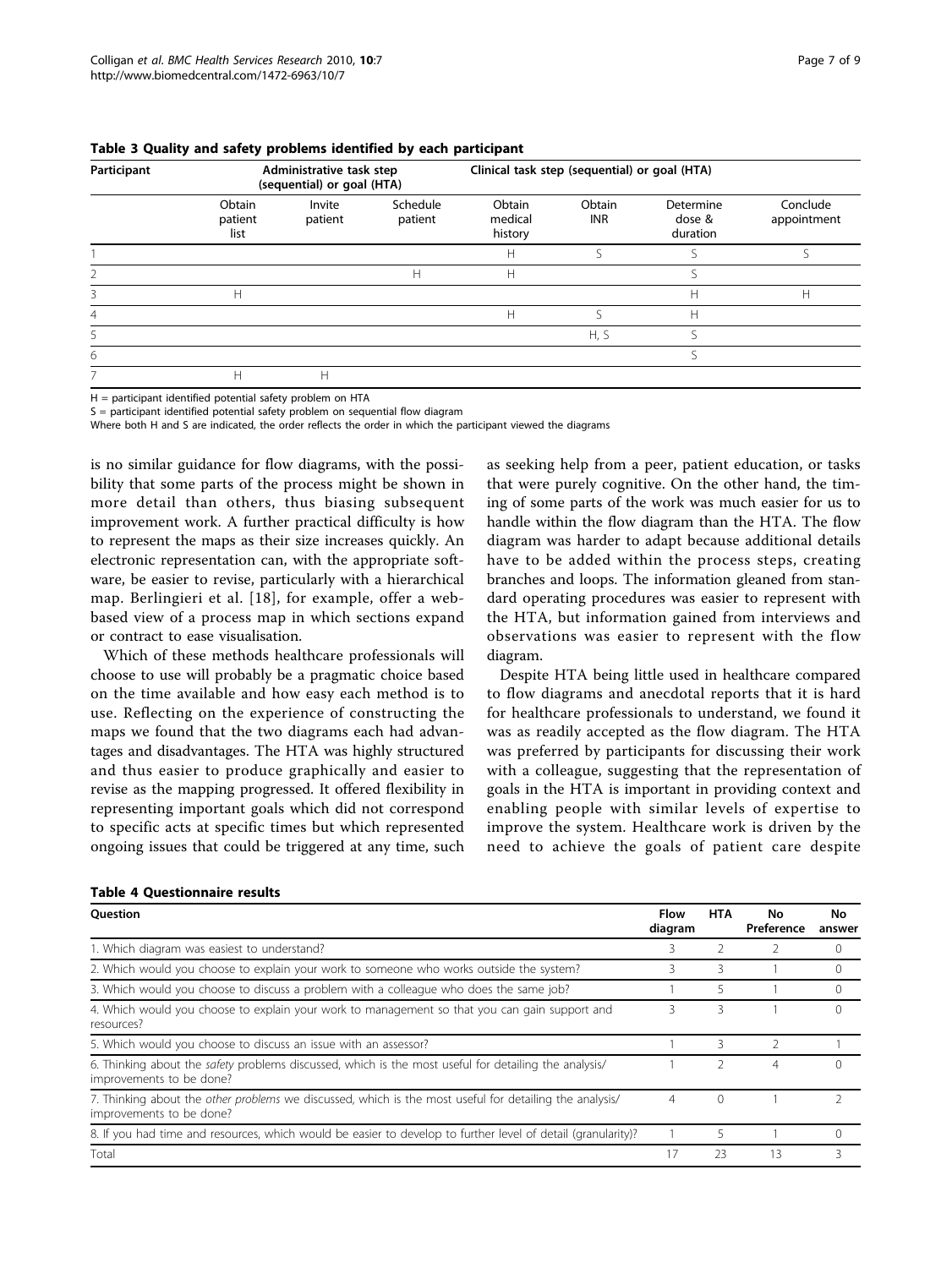<span id="page-7-0"></span>variability in the patients, the demands on the service and the support available, both technological and social. The representation of those goals in the hierarchical structure of the HTA is therefore important, especially if communicating with others who understand those goals. The unpredictability of healthcare and the professional autonomy of healthcare practitioners are also better encompassed by the HTA with its focus on the goal to be achieved rather than the precise method used.

This study was exploratory and has suggested that the form of a process map does influence perceptions of the quality and safety problems in a service and different maps draw attention to or away from different aspects of the work. Interviewing clinicians to elicit concerns not readily captured by process maps was also found to be important, and should be regarded as an essential preliminary step to determine the boundary of the process map and to identify known risks. However, the study was limited by a number of factors. First, the size of the sample was constrained by the small number of people in the service with sufficiently detailed knowledge to participate. A difficulty of conducting such studies is that each clinical micro system is unique and is likely to contain only small numbers of experts who can contribute. Second, we asked participants to simply identify their quality and safety concerns, whereas most quality improvement work will follow a structured method to identify where improvements can be made. For example, HFMEA proceeds by asking specific questions about how a process could fail at each step [4]. The study did not evaluate whether different types of process maps are more useful for particular quality improvement methods, but this is an important question to investigate in subsequent work. Third, in order to compare the two diagrams the content had to be standardised, which meant that the maps were constructed by the researchers. The practitioners were then presented with a finished map to work with (although they were asked to review and update it). In most quality improvement work the team-based mapping process is an important part of the process of generating shared understanding about how work is carried out in reality and where risks are located [\[6](#page-8-0)]. We acknowledge that in this study this did not occur and this might have affected the results.

Fourth, a related issue is that the study design necessitated standardising the diagrams so that they each contained the same content, but it is possible that the diagrams are most effective at representing different parts of the process. This could be examined in further work. Finally, the clinical setting examined in this study involved tasks that were relatively well structured and well defined. This work could be extended by examining different clinical systems with different clinical demands and different professional groups. We recognise, in particular, that the differing autonomy of different healthcare professions in different roles has implications for whether a flow diagram or HTA should be preferred.

#### Conclusions

The results of this study indicated that the layout of a process map can influence healthcare practitioners' perceptions of quality and safety problems in a process. It is therefore important to carefully consider the most suitable type of process map to use and whether to use more than one representation in order to capture different aspects of the clinical work and ensure that all relevant aspects are shown. Although the process map is often seen as a preliminary step in undertaking quality improvement work, it is a vitally important aspect of how that work proceeds.

#### Acknowledgements

The authors thank David Patterson, Ashik Shah, and Bridget Coleman for their support and the team members who participated in this research. This project was partially funded by the National Institute for Health Research Service Delivery and Organisation Programme (project number 08/1602/131). Janet Anderson's work at NIHR King's Patient Safety and Service Quality Research Centre is funded by the National Institute for Health Research. The views and opinions expressed herein are those of the authors and do not necessarily reflect those of the Department of Health.

#### Author details

<sup>1</sup>Medical Informatics Systems Engineering Training Program (MINDSET), Systems and Information Engineering, University of Virginia, Charlottesville VA 22903, USA. <sup>2</sup>NIHR King's Patient Safety and Service Quality Research Centre, King's College London, Strand Bridge House, 138-142 Strand, London WC2R 1HH, UK. <sup>3</sup>Centre for Health Informatics and Multiprofessional Education (CHIME), UCL Medical School, University College London, Archway Campus, Highgate Hill, London N19 5LW, UK. <sup>4</sup>Greenstreet Berman Ltd Fulcrum House, 5 Southern Court, South Street, Reading RG1 4QS, UK.

#### Authors' contributions

LC conceived of the study, participated in its design, collected the data, constructed the process maps, and drafted the first version of the manuscript. JA and HP participated in the design of the study and the analysis of the data and revised subsequent versions of the manuscript. JB participated in the design of the study and reviewed the manuscript. All authors read and approved the final manuscript.

#### Competing interests

The authors declare that they have no competing interests.

## Received: 5 August 2009

Accepted: 7 January 2010 Published: 7 January 2010

#### References

- Jones D, Mitchell A: Lean thinking for the NHS. London: NHS confederation 2006.
- 2. Young J, Brailsford S, Connell C, Davies R, Harper P, Klein J: Using industrial processes to improve patient safety. Br Med J 2004, 328:162-4.
- 3. Revere L: [Integrating Six Sigma with Total Quality Management: A case](http://www.ncbi.nlm.nih.gov/pubmed/14671947?dopt=Abstract) [example for measuring medication errors.](http://www.ncbi.nlm.nih.gov/pubmed/14671947?dopt=Abstract) J Healthc Manag 2003, 48:377-391.
- 4. DeRosier J, Stalhandske E, Bagian JP, Nudell T: [Using health care failure](http://www.ncbi.nlm.nih.gov/pubmed/12053459?dopt=Abstract) [mode and effect analysis: the VA National Center for Patient Safety](http://www.ncbi.nlm.nih.gov/pubmed/12053459?dopt=Abstract)'s [Prospective Risk Analysis System.](http://www.ncbi.nlm.nih.gov/pubmed/12053459?dopt=Abstract) Jt Comm J Qual Improv 2002, 28:248-267.